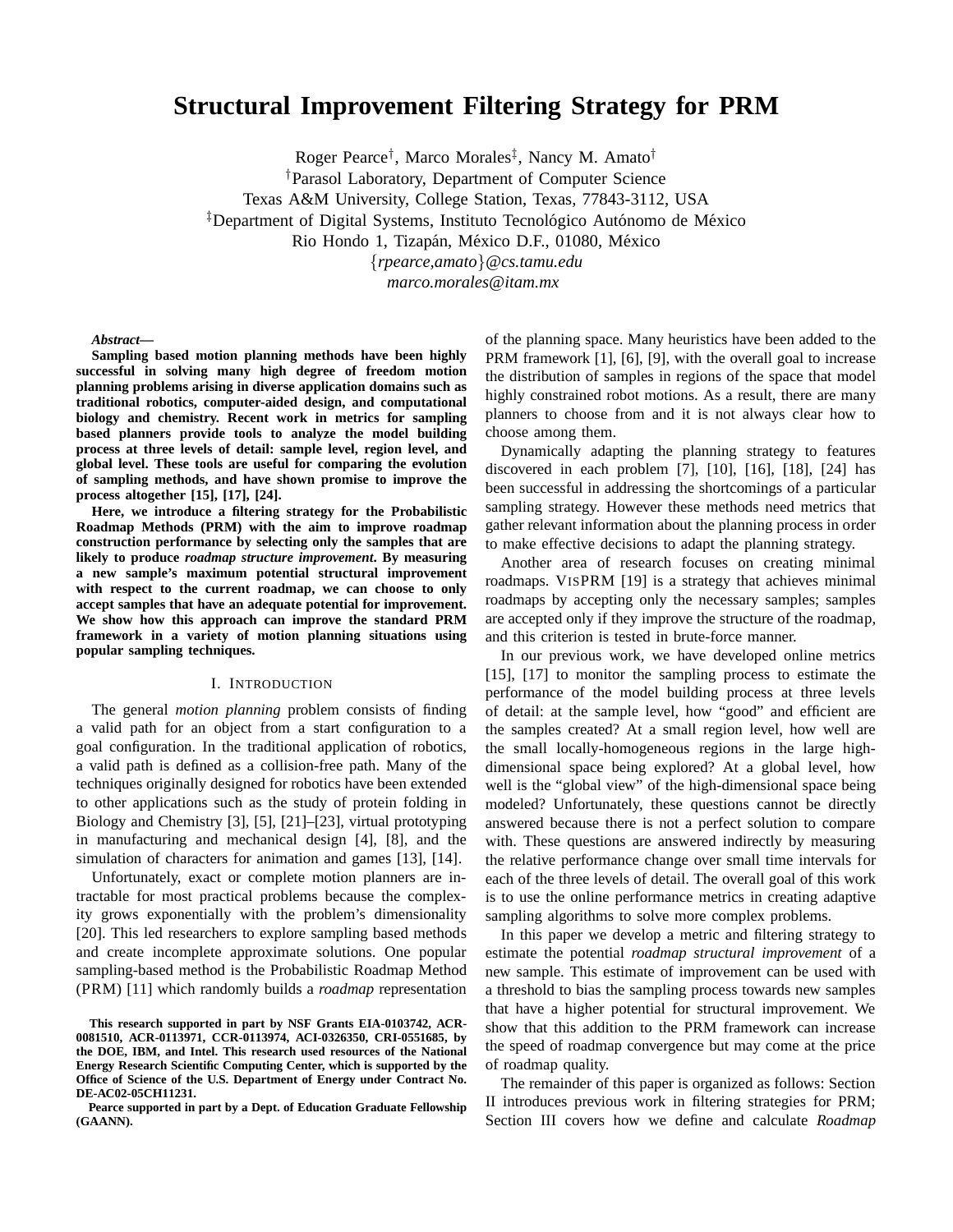*Structure Improvement*; Section IV describes the experimental analysis of this method, and compares the speed of convergence and roadmap quality of the different strategies; Section V discusses our final conclusions.

### II. PRM FILTERING STRATEGIES

The basic PRM framework [11] builds a C-Space *roadmap* model in two main steps: node generation and node connection. Node generation consists of randomly sampling configurations, testing them, and keeping the valid ones as roadmap vertices. For the valid samples kept in the roadmap, a neighborhood of potential edge candidate samples in the roadmap is gathered using some simple heuristic (e.g. k-closest neighbors). Edges between the sample and its neighborhood are tested with a local planner, and the valid transitions are kept as roadmap edges. The resulting roadmap can be queried as many times as needed.

To improve the performance of roadmap construction, many filtering techniques have been proposed. The general aim of this filtering is to reduce sampling and local planning in areas that are easily mapped (oversampling) while biasing the exploration to the difficult regions of C-Space. At the node level, sometimes called node generation, filtering is done to bias sampling to difficult regions of the C-Space; GAUSS-PRM [6], BRIDGE-TEST [9], and OBPRM [1] are examples of node-level filtering. Similarly, edge pairs can be filtered in different ways from k-closest or neighborhood-radius to more advanced methods like VISPRM [12]. Table I briefly summarizes the PRM filtering techniques mentioned in this work.

TABLE I ROADMAP-BASED PLANNERS STUDIED

| <b>Method</b>       | <b>Node-level Filtering</b> | Edge-level Filtering     |
|---------------------|-----------------------------|--------------------------|
| BASIC-PRM           | only basic CD filter        | k-closest neighborhood   |
| [11]                |                             |                          |
| GAUSS-PRM           | after CD check              | k-closest neighborhood   |
| [6]                 |                             |                          |
| BRIDGE-             | after CD check              | k-closest neighborhood   |
| TEST <sub>[9]</sub> |                             |                          |
| OBPRM [1]           | only basic CD filter        | k-closest neighborhood   |
| VISPRM [12]         | after all edge checks       | all nodes not in current |
|                     |                             | connected component      |
| <b>STRUCTURAL</b>   | based<br>roadmap<br>on      | roadmap<br>based on      |
| IMPROVE-            | structure, before edge      | structure, before edge   |
| MENT                | checks                      | checks                   |
| <b>FILTERING</b>    |                             |                          |

Most of the filtering strategies shown in table I filter based on information gathered during collision detection tests. For example, in GAUSS-PRM and BRIDGE-TEST many samples may be discarded based on the local region of C-Space explored during collision detection tests (whether in open freespace, or deep inside obstacle-space); the only samples that remain are on the boundaries of C-Obstacles. In VISPRM many samples (along with its fully computed edges) are discarded if the sample and its edges fail to either merge two connected components or to create a new one.

In this work we are proposing a new filtering strategy based only on the current roadmap and an estimate of the structural improvement. In this way filtering is done before expensive edge local planning.

#### III. ROADMAP STRUCTURE IMPROVEMENT

In our previous work, we monitored the evolution of the PRM process and classify each new sample. These classifications have been used to compare the quality of samples generated by different sampling strategies. As a quick summary, each new sample X is classified as follows: (See [15], [17] for more details.)



Fig. 1. Classification of new nodes when modeling the C-Space of a point robot moving in the plane shown in (a). (b) The first sample in the model with its visibility region. (c) A new sample lying outside the visibility region of any other sample creates another component with its own visibility region. (d) A new sample lying in the overlap of the visibility region of two components allows to merge them. (e) A new sample lying inside the visibility region of one component expanding its visibility: cc-expand. (f) A new sample lying inside the visibility region of one component without changing its visibility: cc-oversample.

- cc-create A new component  $CC$  with X as its only node is created as seen in Figure 1(c). The coverage of the roadmap increases by the coverage of  $X$  and the connectivity and topology improve due to the new component.
- cc-merge X merges two or more existing components in the roadmap as seen in Figure 1(d). The coverage, connectivity, and topology improve due to the new pathways found.
- cc-expand  $X$  expands an existing component in the roadmap as seen in Figure 1(e). The coverage and topology improve due to the new pathways found.
- cc-oversample X fails to expand the coverage of a component in the roadmap as seen in Figure 1(f). The coverage and connectivity remain constant.

VISPRM [19] is an aggressive strategy to eliminate *ccexpand* and *cc-oversample* nodes. It bypasses the neighborhood information for a brute-force all-pairs method to classify the sample type. In this paper we will make comparisons to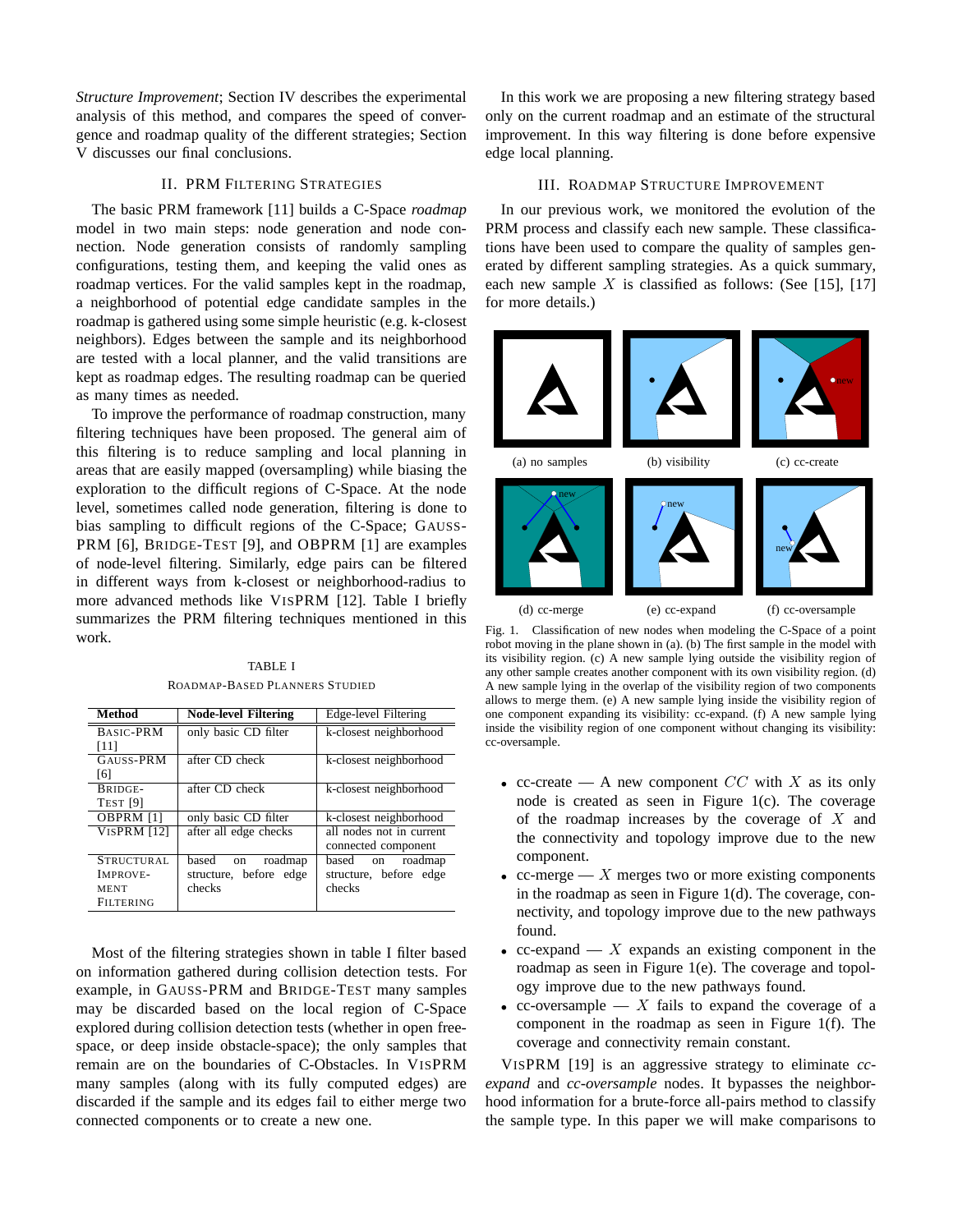this work as a case where only *cc-create* or *cc-merge* nodes are accepted.

The remainder of this section discusses how we define structural improvement, estimate the potential structural improvement of a sample, and design acceptance polices for the PRM framework.

#### *A. Defining Structural Improvement*

In this work we filter the sampling process and bias the samples towards areas that improve the structure of the roadmap. We define structural improvement as:

- The addition of pathways previously nonexistent: *ccmerge*
- Finding shorter pathways between existing nodes: some *cc-expand*



Fig. 2. Cases of Potential Structural Improvement vs. Actual Structural Improvement. Solid edges represent existing roadmap pathways, dashed edges represent potential neighbors of the new sample  $v$ .

When the addition of a new sample and its corresponding neighbor edges reduces the distance between any two neighbors there is structural improvement. For each new sample we estimate its maximum potential to create such a structural improvement before the edge pairs are actually checked to improve the quality of roadmap nodes and reduce costs.

Estimating the potential before edge pairs are tested is what differentiates this work from previous work [15], [17] or VISPRM [12]. Previously, expensive local planners for the edge pairs were needed to make reliable classifications or to calculate the improvement of a new sample.

#### *B. Estimating Sample Potential Improvement*

Following the PRM framework of sample selection  $X$  and neighborhood identification  $\{N_1, ..., N_k\}$ , we use the existing roadmap model to evaluate the potential structural improvement of a sample X.

Figure 3 illustrates how the potential improvement of a new sample  $X$  is computed. First, the existing pairwise pathways between all neighbors  $\{N_1, ..., N_k\}$  are evaluated. If it is found that some neighbors belong to different connected components (CC), then X is a potential *cc-merge* node and its potential structural improvement is set to 100%. Each existing graph pathway between  $N_i$  and  $N_j$  must be evaluated, and a *Single Source Shortest Path* (SSSP) algorithm can be used to obtain the pathway  $P_{i,j}$ . The weight of this pathway can then be compared to the new potential pathway through  $X$ :  $P'_{i,j} = N_i \rightarrow X \rightarrow N_j$ . The potential improvement of X is the maximum percentage improvement of all  $P'_{i,j}$  over the existing  $P_{i,j}$ . Algorithm 1 details how the maximum potential improvement is calculated.

**Algorithm 1** Calculation of potential *structural improvement* **Input:** The new sample  $X$ , the existing roadmap  $\overline{R}$ , and the

- sample's neighborhood  $\{N_1, ..., N_k\}$ **Output:**  $max\$ {imp} - Maximum potential improvement, as a percentage
- 1:  $max\,imp=0$
- 2: **if**  $\{N_1, ..., N_k\}$  are not in the same CC of R **then**
- 3:  $max\_imp = 100\%$
- 4: **RETURN**
- 5: **end if**
- 6: **for** every  $N_i$  in  $\{N_1, ..., N_k\}$  **do**
- 7: Find SSSP $(R, N_i, \{N_{i+1}, ..., N_k\})$
- 8: **for** every  $N_j$  in  $\{N_{i+1},...,N_k\}$  **do**
- 
- 9:  $P_{i,j} = \text{SSSP from } N_i \text{ to } N_j \text{ through } R$ <br>0:  $P'_{i,j} = \text{distance from } N_i \rightarrow X \rightarrow N_j$  $10:$
- 11: *improvement* = % improvement of  $P'_{i,j}$  over  $P_{i,j}$
- 12:  $max\_{imp} = max(max\_{imp},\,improvement)$

```
13: end for
```

```
14: end for
```
#### *C. Sample Acceptance Policy*

Based on a new sample's potential improvement we can make informed decisions about the fate of the sample. By creating sample improvement thresholds we can effectively filter the samples and accept the samples that yield a desired potential improvement.

At one extreme, an improvement threshold of 0% will accept any sample which offers any amount of improvement. This does not accept all samples, because cases arise where all pathways through the sample offer longer pathways than currently exist in the roadmap.

On the other extreme, an improvement threshold of 100% will only accept samples which are potential *cc-merge* nodes. This aggressive threshold comes with quality considerations discussed in Section IV-B.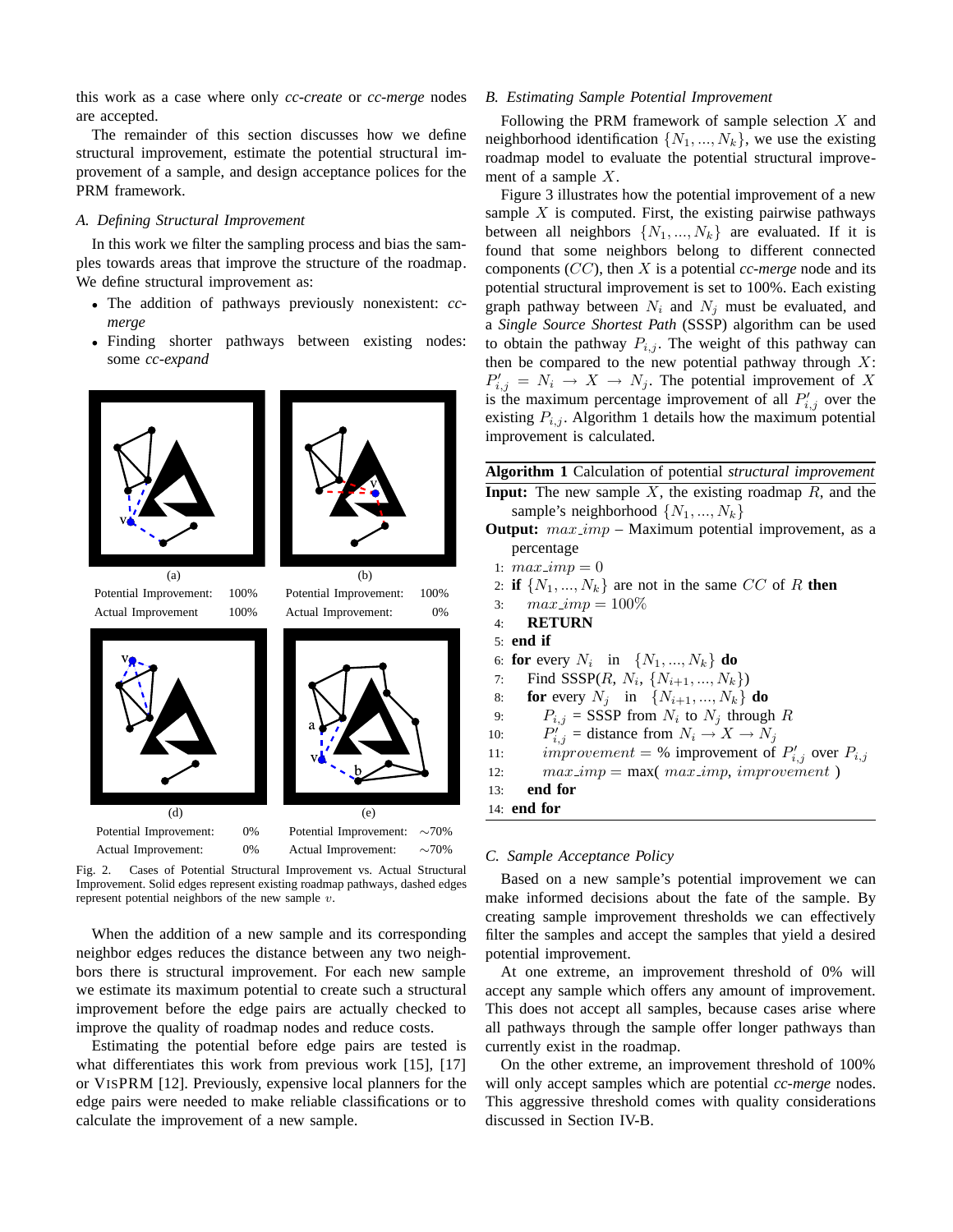

Fig. 3. Illustrates calculating the potential *structural improvement* of sample *X*. N1, N2, N3 are neighbors of X.  $P_{i,j}$  represents existing roadmap paths between  $N_i$  and  $N_j$ .  $P'_{i,j}$  represents potential new pathways between  $N_i$  and  $N_j$  through  $X$ .

It is important to note that delaying the *sample acceptance policy* for an initial time period is necessary. During the initial phase of roadmap building the model is in a "Quick Learning" stage [15], [17]. Here, estimations and classifications of samples are not accurate due to the primitive knowledge in the model. It is not until the majority of the planning space is covered (but not necessarily connected) that the sample estimations and classifications become accurate. In this work the initial window is set to 20 samples; we plan to automate this in future work.

#### IV. EXPERIMENTAL ANALYSIS

In this study we show the effect of both *Structural Improvement Filtering* in PRM and VISPRM as two different *sample acceptance policies*. Our experimental setup, described in detail below, shows the effect of aggressive policies that accept few samples and how it leads to cheaper roadmap construction at the cost of roadmap quality.

#### *A. Experimental Setup*

*1) Motion Planning Environments:* Throughout this paper we study instances of the motion planning problem with different valid and invalid densities, and with a mixture of open spaces and narrow passages. The instances discussed are:

- The *rigid-walls* problem, Fig. 4 (left), has a 6-DOF rigid-body box robot that should pass through the small openings (slightly larger than the robot) in the walls that divide the environment into five chambers from one side to the other side. Three of the chambers are cluttered with small cube-shaped obstacles. This problem has a C-Space that is similar to its workspace, with four narrow passages and open and cluttered spaces in between.
- The *rigid-maze* problem, Fig. 4 (center), has a 6-DOF rigid-body robot that should pass through a series of tunnels with some dead-ends from the top to the bottom. This problem is interesting because its C-Space resembles the workspace with two clear free areas, the tunnels form a long and narrow passage with dead ends, and the obstacle occupies the majority of the planning space.

• The *rigid-hook* problem, Fig. 4 (right), has a 6-DOF rigidbody hook robot that should pass through the narrow openings in the two walls that divide the environment into three chambers from one side to the other side of the environment. This is a difficult problem that requires simultaneous translational and rotational motions.

*2) Node Generation Strategies:* We study the *Node Generation* strategies described in Table II.

TABLE II ROADMAP-BASED PLANNERS STUDIED

| <b>Planner</b>      | <b>Sampling Strategy</b>                                   |
|---------------------|------------------------------------------------------------|
| BASIC-PRM           | Uniform, keeping all valid configurations                  |
| [11]                |                                                            |
| OBPRM [1]           | Generate invalid samples and push them away to get         |
|                     | valid samples around obstacles                             |
| GAUSS-PRM           | Uniform sampling, find valid samples within distance       |
| [6]                 | $d$ from invalid samples. Valid samples have a Gaussian    |
|                     | distribution around obstacles                              |
| BRIDGE-             | Uniform sampling, find pairs of invalid samples sepa-      |
| TEST <sub>[9]</sub> | rated a distance $d$ and keep valid samples between pairs. |

*3) Neighborhood Selection and Local Planner Strategies:* We use simple heuristics for neighborhood selection and local planning. We implemented these strategies as described in [24]: every new sample in the roadmap attempts to connect to the 10-closest nodes already in the roadmap by using the straight-line and rotate-at-s local planners [2].

*4) Sample Acceptance Policies:* Throughout the experiments in this paper, we will make comparisons between four *sample acceptance policies* (Table III) in the PRM framework.

TABLE III STYLES OF PRM STUDIED

| <b>PRM Style</b>   | <b>Description</b>                                      |
|--------------------|---------------------------------------------------------|
| $Pure$ [11]        | The original PRM strategy, this will be our standard or |
|                    | baseline comparison.                                    |
| $Imp=50\%$         | This will accept any sample with at least 50% potential |
|                    | improvement.                                            |
| $Imp=100\%$        | This will accept any sample with 100% potential im-     |
|                    | provement.                                              |
| <b>VISPRM [12]</b> | Visibility PRM is another style of PRM which aims to    |
|                    | create a minimal roadmap.                               |

*5) Methods of Comparison:* We compare the different acceptance policies in two ways. In a table we average the statistics gathered over 20 random iterations of each set of parameters. Table IV describes the statistics we gathered and averaged for comparison.

We also show the effects of filtering on a single run by plotting the evolution of the diameter of the largest connected component. For these plots we fix the random seed across the different parameter tests to ensure that the different *acceptance policies* are working with the same stream of random samples.

#### *B. Quality Compromises*

The decision to discard samples with low potential for improvement comes at the cost of reduced roadmap quality. To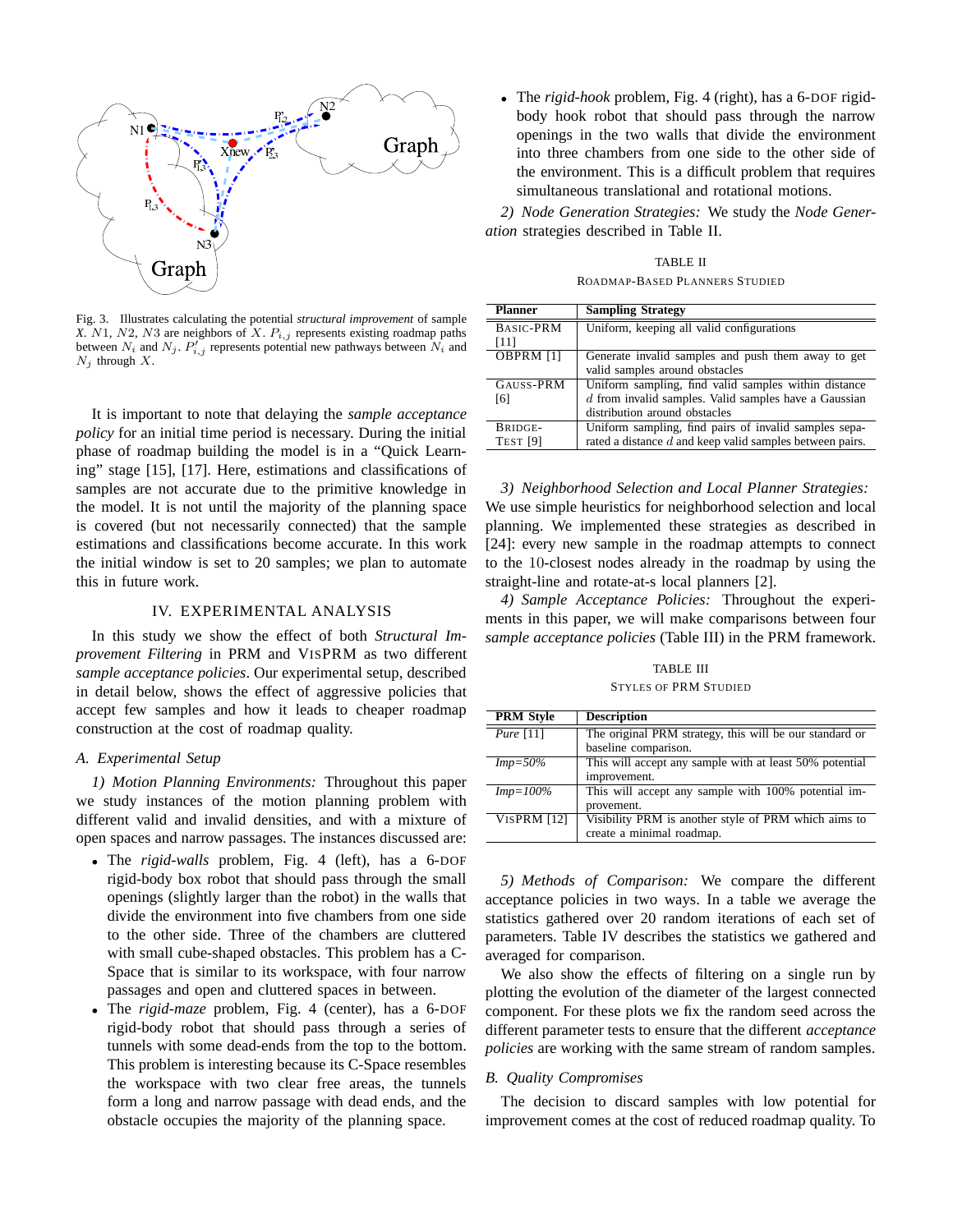

Fig. 4. (*Walls*) 6-DOFcubic robot, four short passages; (*Maze*) solid view, 6-DOF robot, and wire view; (*Hook*) 6-DOFhook robot, two medium passages.

TABLE V AVERAGE STATISTICS GATHERED WHILE SOLVING THE *Maze* ENVIRONMENT

|                 | Sample Acceptance Policy |                          |              |               |             |  |
|-----------------|--------------------------|--------------------------|--------------|---------------|-------------|--|
| Sampler         | Measure                  | Pure                     | $Imp = 50\%$ | $Imp = 100\%$ | VISPRM [12] |  |
|                 | % Samples Accepted       | 100% +                   | 2.92%        | 1.60%         | 0.28%       |  |
|                 | CD-Calls                 | 1,224,784                | 96,522       | 57,642        | 1,010,809   |  |
| BASIC-PRM [11]  | Largest CC Dia           | 328.2                    | 327.2        | 338.5         | 434.3       |  |
|                 | Time Struct Imp (sec)    | none                     | 40.32        | 10.60         | none        |  |
|                 | Total Time (sec)         | 1,207.3                  | 154.9        | 38.1          | 239.9       |  |
|                 | % Samples Accepted       | 100%                     | 54.79%       | 49.87%        | 19.30% +    |  |
|                 | CD-Calls                 | 873,011                  | 622,088      | 622,447       | 1,100,653   |  |
| BRIDGE-TEST [9] | Largest CC Dia           | 280.4                    | 287.8        | 245.7         | 509.2       |  |
|                 | Time Struct Imp (sec)    | none                     | 0.19         | 0.18          | none        |  |
|                 | Time (sec)               | 256.3                    | 180.2        | 179.8         | 317.2       |  |
|                 | % Samples Accepted       | 100%                     | 12.50%       | 7.64%         | $1.66\%$ †  |  |
|                 | CD-Calls                 | 308,871                  | 93,168       | 82,232        | 328,388     |  |
| GAUSS-PRM [6]   | Largest CC Dia           | 321.7                    | 325.5        | 326.5         | 436.7       |  |
|                 | Time Struct Imp (sec)    | none                     | 2.86         | 2.08          | none        |  |
|                 | Time (sec)               | 99.1                     | 46.5         | 40.1          | 103.9       |  |
| OBPRM [1]<br>л. | % Samples Accepted       | 100%                     | 82.9%        | 9.63%         | $4.41\%$ †  |  |
|                 | CD-Calls                 | 720,818                  | 619,470      | 456,050       | 957,076     |  |
|                 | Largest CC Dia           | 332.9                    | 346.8        | 409.6         | 917.3       |  |
|                 | Time Struct Imp (sec)    | none                     | 10.23        | 2.69          | none        |  |
|                 | Time (sec)               | $219.6 \text{ }^{\circ}$ | 214.7        | 138.5         | 265.8       |  |
|                 |                          |                          |              |               |             |  |

 $-$  represents implementations as defined in [1], [6], [9], [11], [12].

#### TABLE IV STATISTICS AVERAGED FOR COMPARISON

| <b>Statistic</b>            | <b>Description</b>                                                                                                                                                               |
|-----------------------------|----------------------------------------------------------------------------------------------------------------------------------------------------------------------------------|
| % Samples<br>Accepted       | The ratio of samples accepted by the policy to the total<br>generated.                                                                                                           |
| CD-Calls                    | The total number of Collision Detections preformed.                                                                                                                              |
| Largest<br>CC Dia           | The diameter of the largest connected component which<br>represents the vast majority of the connectable roadmap.<br>The distance is measured in the number of resolution ticks. |
| Time<br>Struct Imp<br>(sec) | The time spent calculating the <i>estimated structural im-</i><br><i>provement</i> described in this paper.                                                                      |
| Time (sec)                  | The total time spent in PRM: Sampling, Local Planning,<br>and Struct Imp. Additional time generating statistics (e.g.<br>Largest CC Dia) is not included.                        |

compare the quality between the different *sample acceptance policies* in PRM, we examine how the largest connected component's diameter evolves over the number of validsamples evaluated (as shown in figure 5). The *Pure* PRM

sample acceptance policy selects every attempt; this serves as our quality baseline. *Pure* PRM provides the best roadmap quality here because the filtering process inevitably removes nodes and edges that would have refined existing paths in the roadmap.

Measuring the largest component's diameter is not an exact measure of roadmap quality, but can be used as an approximation [24]. The diameter is the longest shortest-path in the roadmap, and the quality we consider refers to how efficiently the robot can move between the two extreme points in the roadmap.

In Tables V, VI, and VII, we can evaluate the average Largest CC Diameter. Here we see that the sample acceptance policies *Imp=50%* and *Imp=100%* lead to roadmaps where the diameter is only slightly larger than that of *Pure*, while VIS-PRM's more aggressive sample acceptance policy significantly reduces the roadmap quality compared with other policies; this can be seen in the significantly larger component diameters.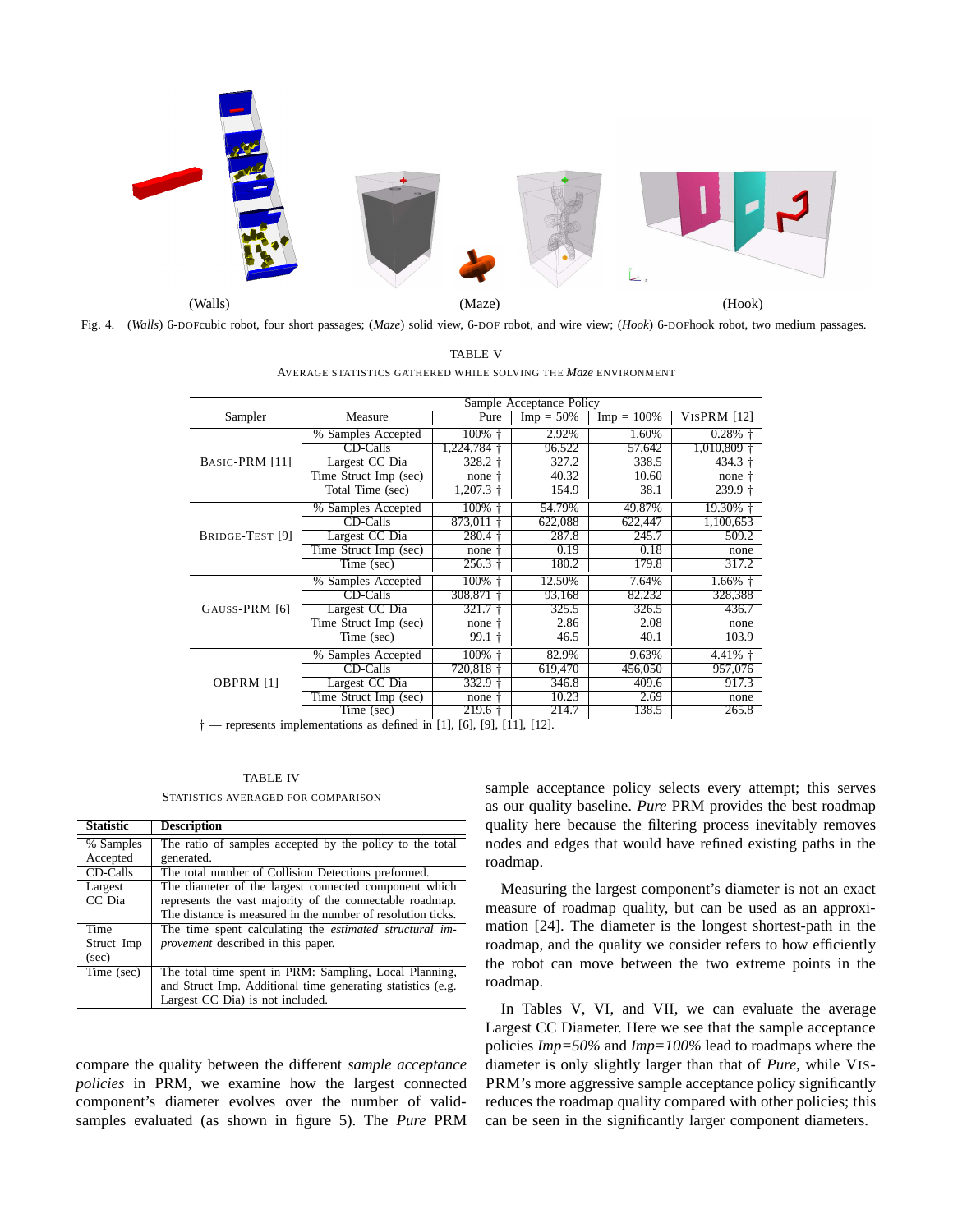| TABLE VI                                                              |  |  |  |  |  |
|-----------------------------------------------------------------------|--|--|--|--|--|
| AVERAGE STATISTICS GATHERED WHILE SOLVING THE <i>Hook</i> ENVIRONMENT |  |  |  |  |  |

|                 | Sample Acceptance Policy |                    |              |               |             |
|-----------------|--------------------------|--------------------|--------------|---------------|-------------|
| Sampler         | Measure                  | Pure               | $Imp = 50\%$ | $Imp = 100\%$ | VISPRM [12] |
|                 | % Samples Accepted       | $n/a*$ +           | $n/a*$       | 4.72%         | 0.47%       |
|                 | CD-Calls                 | $n/a*$             | $n/a^*$      | 200.635       | 4,552,916   |
| BASIC-PRM [11]  | Largest CC Dia           | $n/a*$             | $n/a^*$      | 189.0         | 301.6       |
|                 | Time Struct Imp (sec)    | none               | $n/a^*$      | 846.1         | none        |
|                 | Total Time (sec)         | $n/a*$             | $n/a^*$      | 1,937.4       | 333.4       |
|                 | % Samples Accepted       | 100%               | 81.8%        | 71.6%         | $11.5%$ †   |
|                 | CD-Calls                 | 2,438,478          | 2,406,267    | 1,859,074     | 2,633,966   |
| BRIDGE-TEST [9] | Largest CC Dia           | 145.9              | 136.4        | 145.5         | 249.5       |
|                 | Time Struct Imp (sec)    | none               | 1.15         | 0.84          | none        |
|                 | Time (sec)               | $343.0 +$          | 341.7        | 269.3         | 346.5       |
|                 | % Samples Accepted       | 100%               | 63.9%        | 43.6%         | $5.32\%$ †  |
|                 | CD-Calls                 | 341,562            | 130.773      | 121.713       | 1,018,312   |
| GAUSS-PRM [6]   | Largest CC Dia           | 171.8              | 182.4        | 181.1         | 364.4       |
|                 | Time Struct Imp (sec)    | none               | 14.27        | 11.43         | none        |
|                 | Time (sec)               | $317.5 \text{ }^+$ | 208.9        | 196.4         | 211.4       |
| OBPRM [1]       | % Samples Accepted       | 100%               | 99.1%        | 83.5%         | $17.6\%$ †  |
|                 | CD-Calls                 | 122,466            | 109,750      | 107,483       | 330,648     |
|                 | Largest CC Dia           | 177.5              | 185.4        | 180.2         | 259.4       |
|                 | Time Struct Imp (sec)    | none               | 0.65         | 0.92          | none        |
|                 | Time (sec)               | 9.66               | 9.39         | 9.21          | 20.95       |

 $\dagger$  — represents implementations as defined in [1], [6], [9], [11], [12].

n/a\* — the planner was unable to consistently solve the problem.

| AVERAGE STATISTICS GATHERED WHILE SOLVING THE Walls ENVIRONMENT |                          |      |                         |                      |      |  |
|-----------------------------------------------------------------|--------------------------|------|-------------------------|----------------------|------|--|
|                                                                 | Sample Acceptance Policy |      |                         |                      |      |  |
| npler                                                           | Measure                  | Pure | $\text{Im} \rho = 50\%$ | $\text{Imp} = 100\%$ | VisP |  |
|                                                                 |                          |      |                         |                      |      |  |

TABLE VII

| Measure                  | Pure                                                                        | $Imp = 50\%$ | $Imp = 100\%$  | <b>VISPRM [12]</b> |
|--------------------------|-----------------------------------------------------------------------------|--------------|----------------|--------------------|
| % Samples Accepted       | 100%                                                                        | 34.4%        | 7.76%          | $4.03\%$ †         |
| CD-Calls                 | $813,877$ +                                                                 | 83.573       | 48.669         | 599,239            |
| Largest CC Dia           | 476.3                                                                       | 527.7        | 518.2          | 936.3              |
| Time Struct Imp (sec)    | none                                                                        | 8.53         | 5.60           | none               |
|                          | 207.6                                                                       |              | 12.97          | $40.58 +$          |
| % Samples Accepted       | 100%                                                                        | 89.6%        | 44.4%          | 13.7% +            |
| CD-Calls                 | 395,514                                                                     | 324,548      | 303,785        | 599,438            |
| Largest CC Dia           | $535.7 +$                                                                   | 582.2        | 610.7          | 1,002.7            |
| Time Struct Imp (sec)    | none                                                                        | 2.58         | 3.52           | none               |
| Time (sec)               | 33.19                                                                       | 29.74        | 27.39          | 42.23              |
| % Samples Accepted       | 100%                                                                        | 88.5%        | 19.6%          | $10.8\%$ +         |
| CD-Calls                 | 358,524                                                                     | 202,494      | 99,039         | 401.057            |
| Largest CC Dia           | 486.4                                                                       | 516.5        | 578.7          | 1.034.9            |
|                          | none                                                                        | 8.49         | 7.90           | none               |
|                          |                                                                             |              |                | 28.27              |
| Samples Accepted<br>$\%$ | 100%                                                                        | 95.2%        | 38.1%          | 11.4% +            |
| CD-Calls                 | 399,078                                                                     | 181,127      | 111,142        | 572,487            |
| Largest CC Dia           | 540.2                                                                       | 590.0        | 649.4          | 1,121.7            |
| Time Struct Imp (sec)    | none                                                                        | 3.92         | 3.96           | none               |
| Time (sec)               | $69.83 \text{ }^{\circ}$                                                    | 25.05        | 14.79          | 40.07              |
|                          | Total Time (sec)<br>Time Struct $\overline{\text{Imp}}$ (sec)<br>Time (sec) | 51.12        | 27.59<br>44.56 | 21.01              |

 $-$  represents implementations as defined in [1], [6], [9], [11], [12].

## *C. Speed of Improvement*

To compare the *speed of improvement* between different *sample acceptance policies* in PRM, we examine how the largest connected component's diameter evolves over the number of Collision Detections (shown in Figure 6). Both a rise and a fall in the component's diameter signify an improvement: a rise corresponds to an addition of connected C-Space, and a fall corresponds to improvements in shorter pathways. We also show when the point at which the query for the environment is solved, although this is a poor metric for comparisons [15], [17], [24]. Additionally, tables of average statistics gathered when solving the queries are shown for: *Maze* in Table V, *Hook* in Table VI, and *Walls* in Table VII.

All sample acceptance policies for a given planner provide some level of improvement over *Pure*; the amount of improvement depends on the type of planner. A combination of node-level filtering and then *structural improvement* filtering can also be advantageous. For the *Maze* environment, BASIC-PRM with *Imp=100%* preformed best with GAUSS-PRM and *Imp=100%* at a close second. In the *Hook* environment,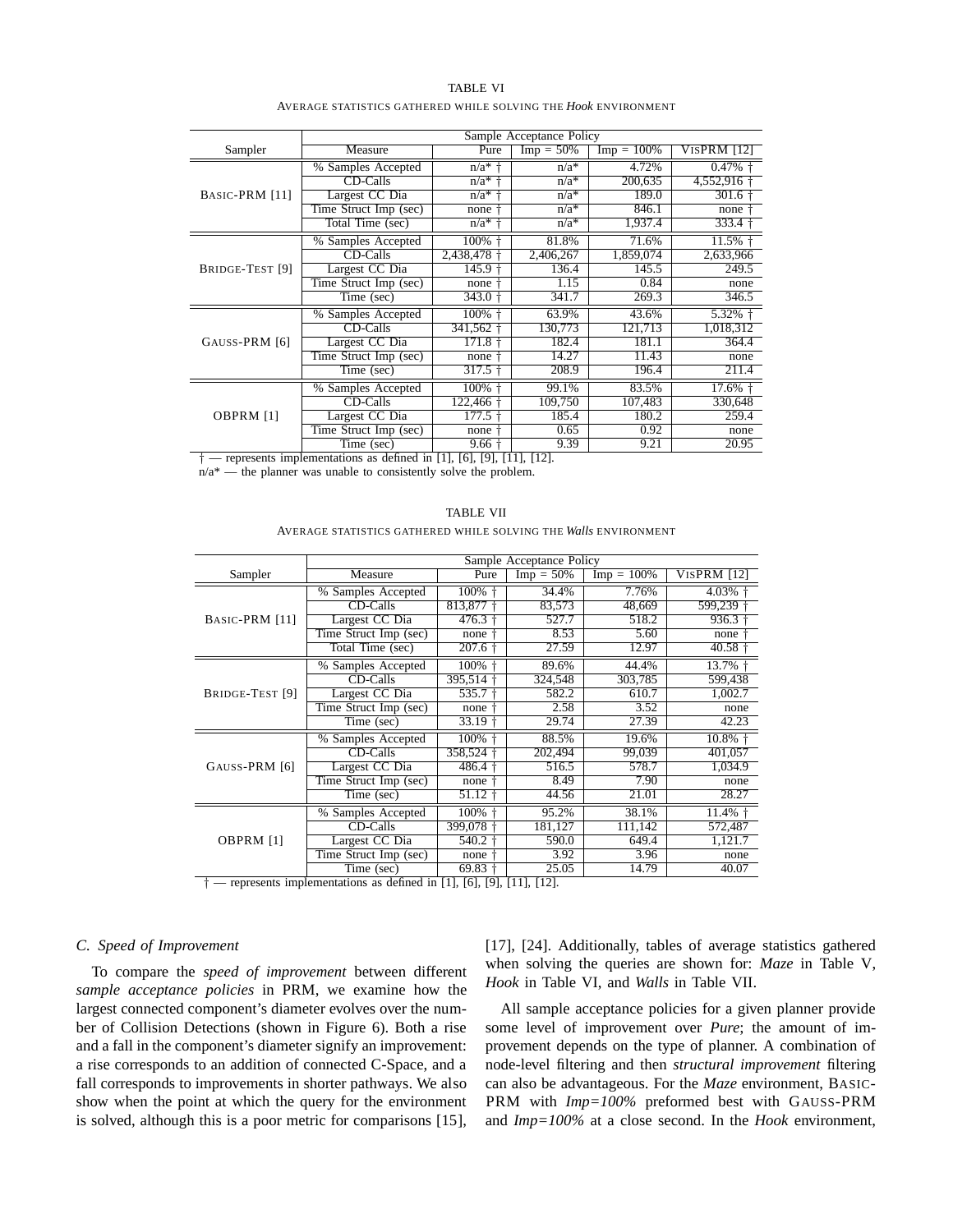

### Fig. 5. Maximum roadmap diameter over number of attempts in the *Maze* environment with BASIC-PRM.

OBPRM with *Imp=100%* outperformed the other samplers by a large margin. In the *Walls* environment, BASIC-PRM and OBPRM with *Imp=100%* preformed well.

All of the tests shown here show the power of intelligent sample acceptance policies. In most cases, an intelligent policy combined with node-level filtering can lead to significant improvements. The trade-off in roadmap quality can be significant for an aggressive acceptance policy. Fortunately *Structural Improvement Filtering* allows the policy to be tuned.

#### V. CONCLUSIONS

In this paper we introduced an addition to the PRM framework that effectively filters samples and edges thereby increasing the percentage of samples which improve the roadmap structure. We have created a metric that can estimate the maximum potential roadmap structural improvement for each new sample and we have used this metric to improve PRM roadmap construction.

We have shown how varying the *sample acceptance policy* can affect both the speed of roadmap improvement and the overall quality of the roadmap. In particular, we have shown that, for all samplers tested, good samples are effectively identified without a drastic sacrifice in roadmap quality. The largest benefit was observed when using uniform samples produced by BASIC-PRM, making it very competitive with the other strategies.

In the future, we plan to explore adaptive ways to control the *sample acceptance policy*. In addition to filtering, we are exploring strategies to search the roadmap and locate areas of potential improvement to guide the sampling process. We also plan to estimate improvement of other criteria, such as path clearance, when filtering samples and edges.

#### **REFERENCES**

- [1] N. M. Amato, O. B. Bayazit, L. K. Dale, C. V. Jones, and D. Vallejo. OBPRM: An obstacle-based PRM for 3D workspaces. In *Robotics: The Algorithmic Perspective*, pages 155–168, Natick, MA, 1998. A.K. Peters. Proc. Third Workshop on Algorithmic Foundations of Robotics (WAFR), Houston, TX, 1998.
- [2] N. M. Amato, O. B. Bayazit, L. K. Dale, C. V. Jones, and D. Vallejo. Choosing good distance metrics and local planners for probabilistic roadmap methods. *IEEE Trans. Robot. Automat.*, 16(4):442–447, August 2000.
- [3] N. M. Amato and G. Song. Using motion planning to study protein folding pathways. *J. Comput. Biol.*, 9(2):149–168, 2002. Special issue of Int. Conf. Comput. Molecular Biology (RECOMB) 2001.
- [4] O. B. Bayazit, G. Song, and N. M. Amato. Enhancing randomized motion planners: Exploring with haptic hints. In *Proc. IEEE Int. Conf. Robot. Autom. (ICRA)*, pages 529–536, 2000.
- [5] O. B. Bayazit, G. Song, and N. M. Amato. Ligand binding with OBPRM and haptic user input: Enhancing automatic motion planning with virtual touch. In *Proc. IEEE Int. Conf. Robot. Autom. (ICRA)*, pages 954–959, 2001. This work was also presented as a poster at *RECOMB 2001*.
- [6] V. Boor, M. H. Overmars, and A. F. van der Stappen. The Gaussian sampling strategy for probabilistic roadmap planners. In *Proc. IEEE Int. Conf. Robot. Autom. (ICRA)*, volume 2, pages 1018–1023, May 1999.

#### BasicPRM -- CC Diameter vs. Valid-Samples Evaluated